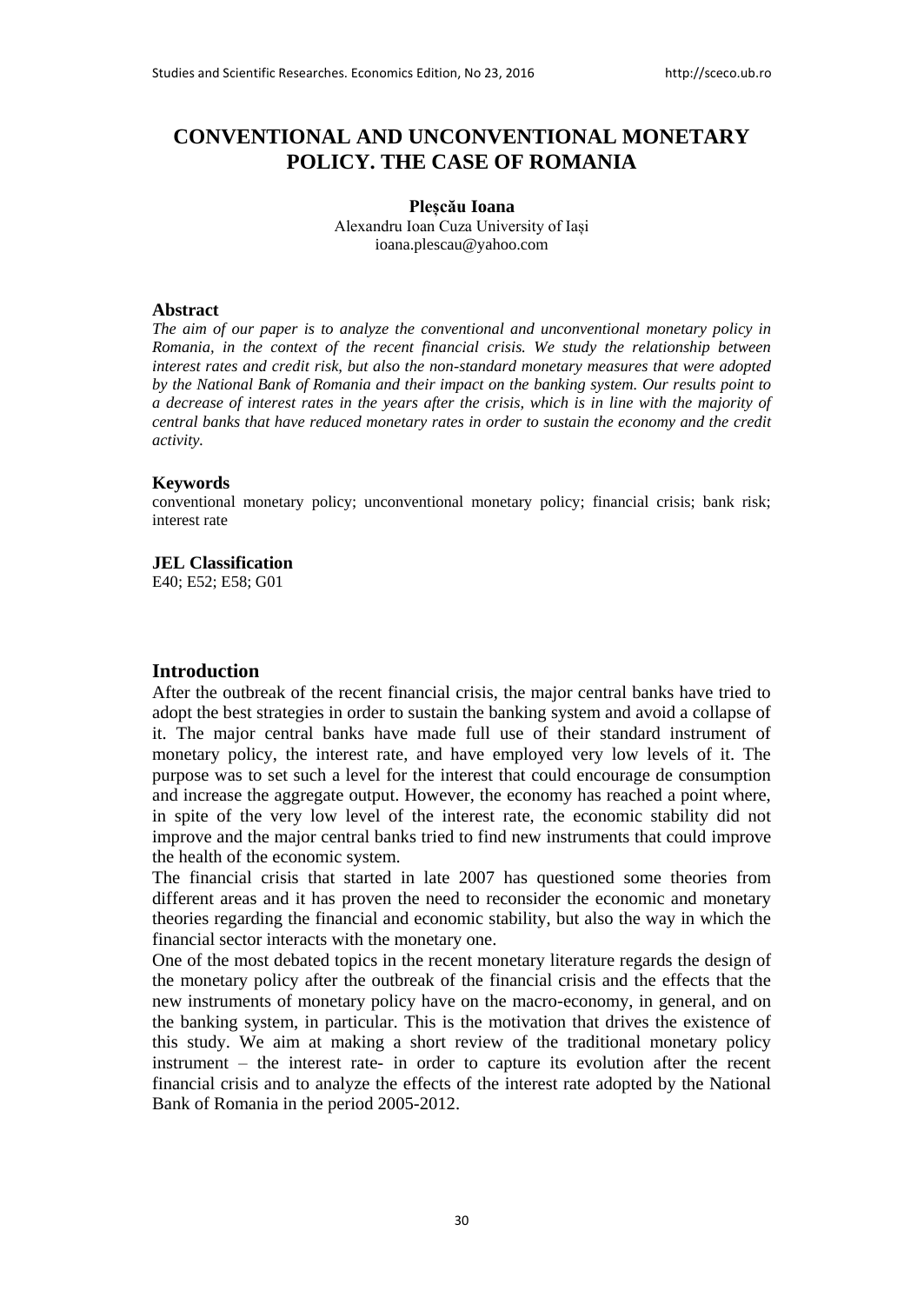### **Literature review**

In recent years the literature that focuses on monetary policy and its effects makes a distinction, somehow not so clear, between the conventional and unconventional monetary policy. This distinction became more and more used after the outbreak of the financial crisis when central banks reduced the interest rates (conventional instruments) until they hit the zero-lower bound and start to design some new instruments – the so-called unconventional measures of monetary policy. But what are these measures? Why are they so unconventional?

Borio and Disyatat (2009) discuss the unconventional monetary measures in the context of implementing the monetary policy and make a classification of these measures and their transmission mechanisms. The authors argues that, *in essence*, the measures adopted after the 2008 financial crisis are not so unconventional, better said the purpose of each of them is untraditional. Comparing the conventional and unconventional monetary measures, Borio and Disyatat (2009) name the first category as interest-rate policy, while the second category is called balance-sheet policy. This last category comprises four types of interventions: exchange rate policy, loan policy, debt-management policy and the management of central bank reserves. Also, Borio and Disyatat (2009) classifies the unconventional measures in two categories: measures of credit easing and measures of quantitative easing.

Regarding the theoretical foundations of the unconventional monetary policy, there are studies that highlight the role they had in the period before the financial crisis. Bernanke and Reinhart (2004) discuss the most important unconventional monetary measures, but also the way a central bank can accommodate both the conventional and unconventional instruments. Moreover, Bernanke and Reinhart (2004) analyze three unconventional policies that a central bank could use when the monetary interest rate reaches the zero-lower bound. This is the situation that come up after the outbreak of the 2008 financial crisis. These three unconventional measures are: the forward guidance regarding the path of the interest rate, the changing composition of the central bank balance sheet and the changing volume of it. We can observe that the measures discussed by Bernanke and Reinhart in 2004 are exactly the anti-crisis measures that were adopted starting in early 2008. Regarding the way a central bank should accommodate the conventional and unconventional measures, Bernanke and Reinhart (2004) argues that the monetary authority has to be very careful not to send to the public the wrong message that, once the interest rate hit the zero-lower bound, the monetary policy becomes inefficient. This idea is discussed in Friedman (2015) also, when he supports the use of some new instruments of monetary policy, together with the interest rates at zero-lower bound, in order to sustain the economy.

The most used unconventional monetary measure is the quantitative easing, that was implemented on a large-scale in Japan after the crisis in yearly 1990s and in United Stated of America and Eurozone, after the 2008 financial crisis. Basically, the quantitative easing means the purchases of long-term financial assets in exchange of the injections of liquidities that the central banks makes in order to encourage the economic growth. The quantitative easing is a method that was used in the monetary practice even before the 2008 financial crisis, but the implementation of it after 2008 focused not only on government bonds, but also on corporate bonds and other types of privately-held assets. Borio and Disyatat (2009) argues that the credit easing that was largely used by the European Central Bank and the forward guidance of the path of interest rates are monetary measures that are strictly unconventional and that were designed to save the banking system from a collapse.

The effects of the large-scale asset purchases, as an unconventional monetary policy instrument, need to be studied in terms of the quantity of assets, but also in terms of the structure of central bank balance sheet.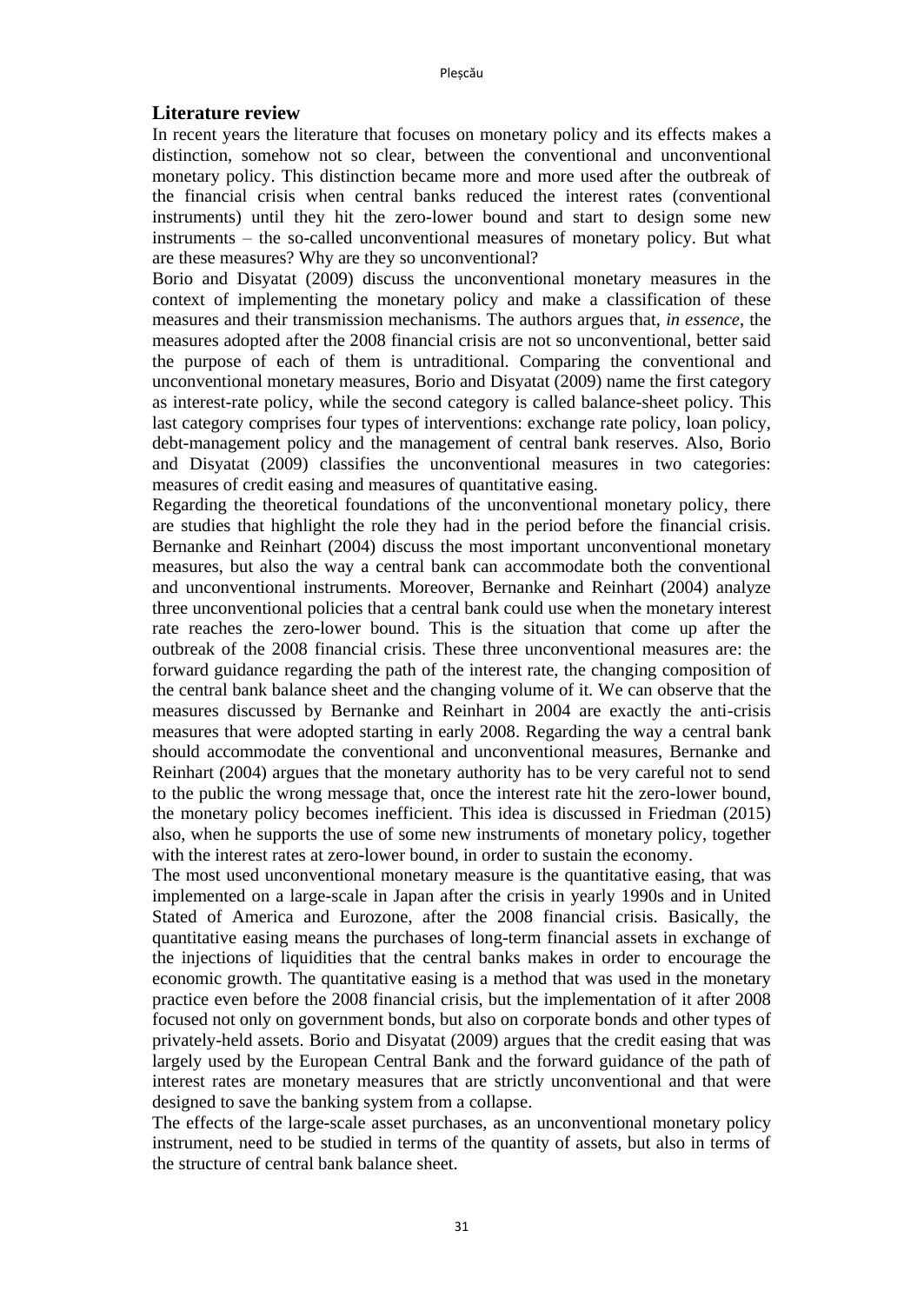Friedman (2015) argues that the effects of the changes in the structure of central bank balance sheet, in terms of assets need to be analyzed by taking into account the quantity of assets, but also the structure of the assets traded on the financial markets. As an example, the Federal Reserves Bank from United States has purchased not only long term financial assets, but also mortgage-backed securities, although the aims of the two are different. In the first case, the central bank wants to influence the longterm interest rate, while in the second case, the central bank wants to influence the interest rate from the mortgage market.

Regarding the empirical evidence on the effects of unconventional monetary policy, there are some studies that demonstrates the positive effects of these measures in United States of America. For example, Baumeister and Benati (2010) analyze the impact of unconventional monetary policy in USA, England and Japan and their results show that the quantitative easing help to stabilize the economy and to avoid the deflation risks. Peersman (2011) studies the unconventional measures adopted by the European Central Bank and they argue that the credit easing lead to higher levels of bank risk in the Eurozone. All in all, when talking about the effects of unconventional monetary measures, there is not a consensus in the literature on whether they had beneficial effects.

### **Methodology and data**

The main paper on which we construct our empirical analysis is Andrieș, Cocriș and Plescău (2015) who investigates the risk-taking channel of monetary policy. Hence, our paper is a contribution to the existing empirical literature that study the impact of monetary policy in the banking system, in general, and on the bank risks, in particular.

We collect data on the commercial banks in Romania and make a panel dataset of 68 observations including 11 banks analyzed on a period of 8 years.

We use the Panel Least Squares estimation method with cross-section fixed effects and the model that we estimate takes the following form:

 $BCR_{i,t} = \alpha + \beta_1 * IR_{i,t} + \beta_2 * IR_{i,t} * CRISIS + \beta_3 * bc_{i,t} + +\varepsilon_{ij,t} ,$ 

where BCR is the bank credit risk, IR is the monetary policy rate,  $bc_{i,t}$  is a vector of bank-level control variables and CRISIS is a dummy variable that takes the value of 0 in the period 2005 to 2007 and the value of 1 in the period from 2008 to 2012. The role of this dummy variable is to investigate whether the 2008 financial crisis has some impact on the relationship between Romania interest rate and the credit risk of commercial banks from the Romania banking system.

We use the Bankscope database to collect data for the commercial banks in Romania and the National Bank of Romania website to collect data on the official monetary policy rate. Our dependent variable is the bank credit risk that captures the nonperforming loans that could jeopardize the bank activity. The independent variable is the monetary policy interest rate established by the National Bank Romania. We include in our model three control variables in order to control for the unobserved heterogeneity of bank-level characteristics. Our control variables are capitalization, profitability and bank size (computed as the natural logarithm of total assets).

As we can notice in Figure 1, the credit risk exhibits a continuous growth in the period after the outbreak of the financial crisis. We believe that this may be motivated by the impossibility of some borrowers to repay the loans they took from the commercial banks.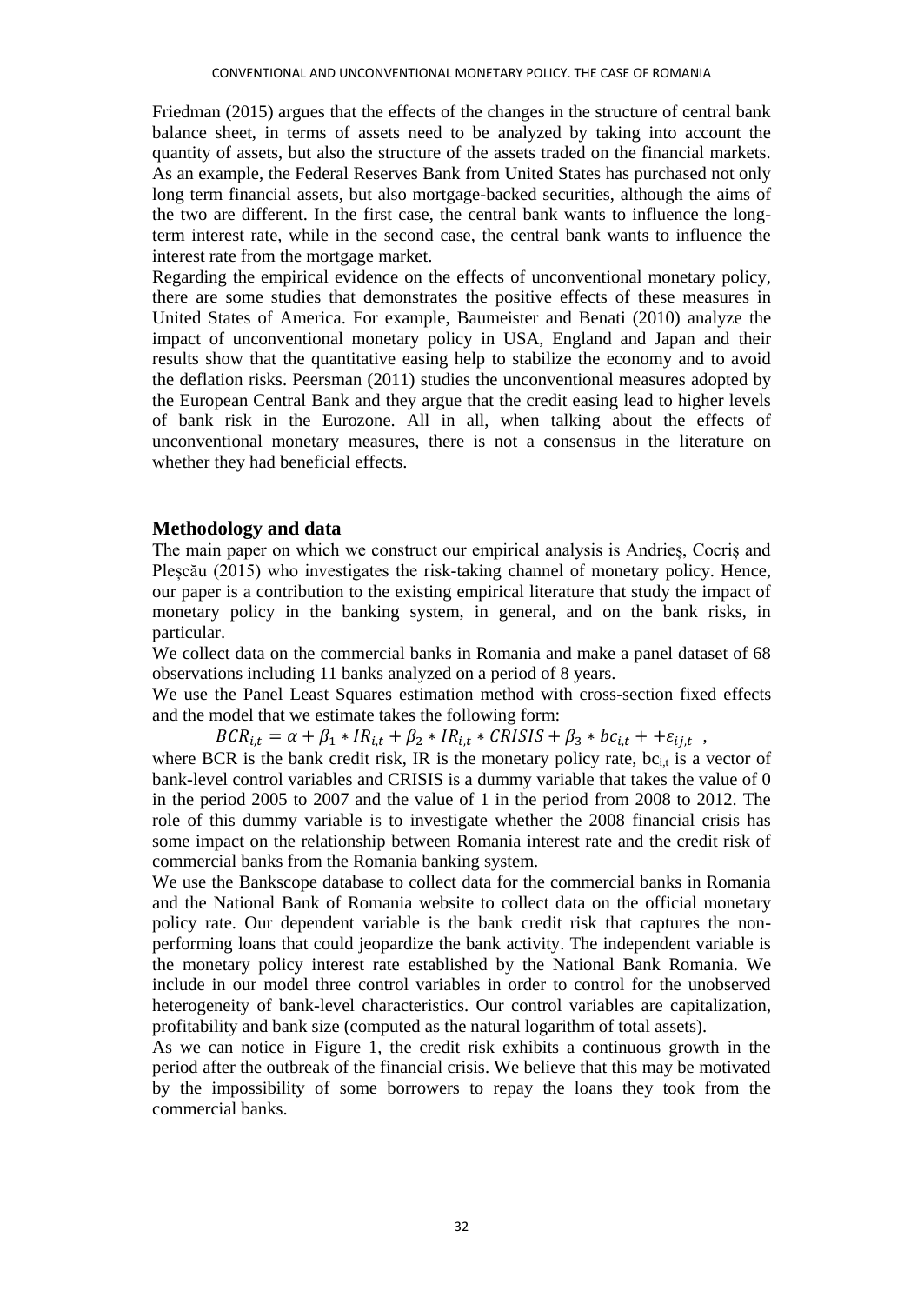



**Figure 1 The evolution of the credit risk in Romania**  Source: own computations using the data from Bankscope

Regarding the analyzed period, the Figure 2 highlights the decisions of the National Bank of Romania to reduce the monetary policy rate, decisions that were in line with the one adopted by the major central banks.



**Figure 2 The evolution of the monetary policy rate in Romania** Source: own computations using the data from Bankscope database

## **Results**

The aim of our empirical estimation is to investigate the relation between the monetary policy rate and the bank credit risk in Romania. We use the Panel Least Squares estimation method and the results are reported in Table 1.

| Table 1 The impact of monetary policy on credit risk |  |  |  |  |  |
|------------------------------------------------------|--|--|--|--|--|
|------------------------------------------------------|--|--|--|--|--|

| Interest rate            | $-2.793*$                   |  |  |  |
|--------------------------|-----------------------------|--|--|--|
|                          | (0.78)                      |  |  |  |
| Capitalization           | $-0.366$                    |  |  |  |
|                          | (0.75)                      |  |  |  |
| Profitability            | $-0.194$                    |  |  |  |
|                          | (1.99)                      |  |  |  |
| <b>Size</b>              | $-3.850$                    |  |  |  |
|                          | (5.16)                      |  |  |  |
| R-Squared                | 0.726                       |  |  |  |
| No. of observation       | 68                          |  |  |  |
| <b>Estimation method</b> | Cross-section fixed effects |  |  |  |
| Cluster                  | banks                       |  |  |  |
| Source: own computations |                             |  |  |  |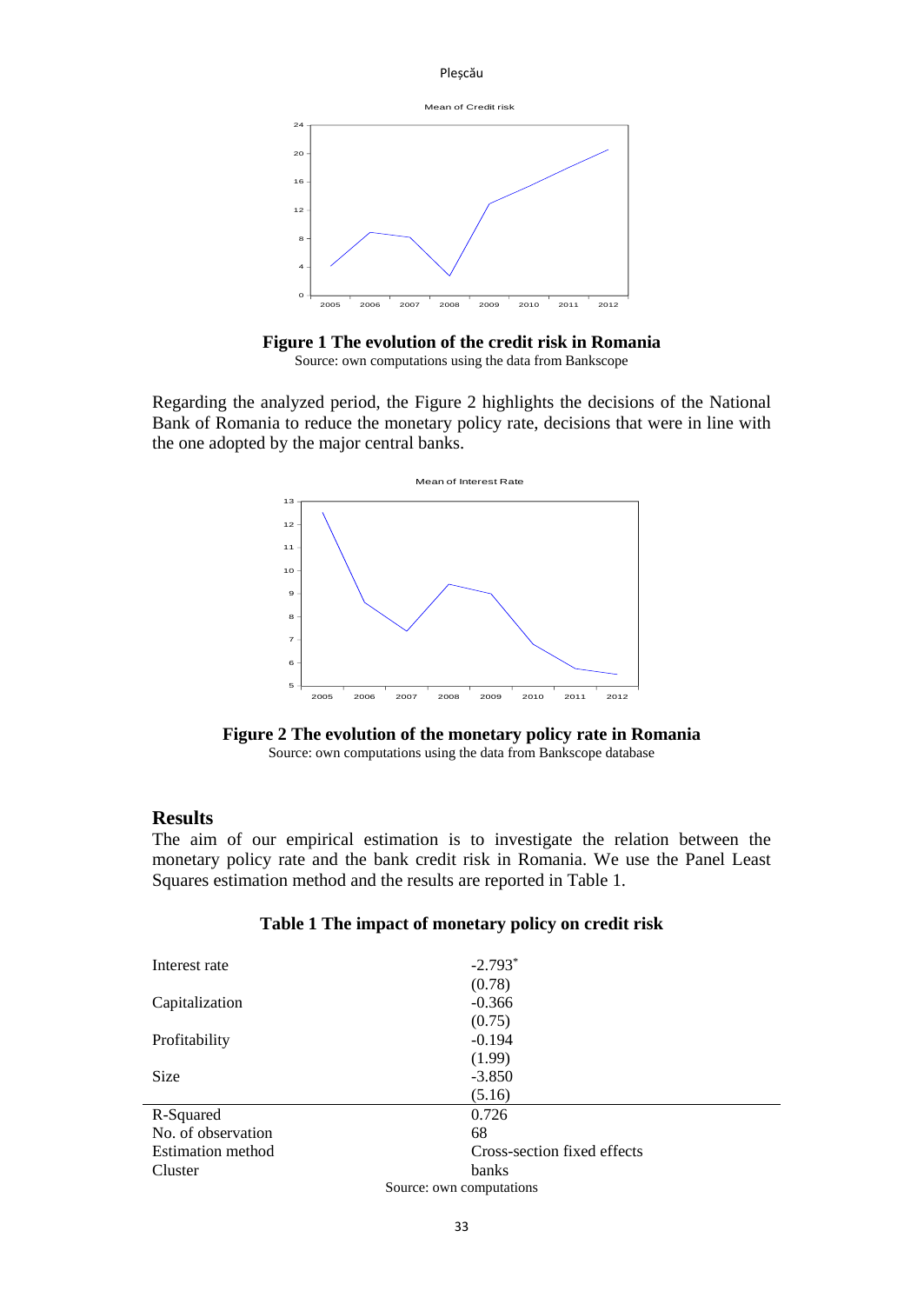Our results point to a negative relation between the interest rate and the credit risk, highly statistically significant. This means that the low levels of key policy rate that were adopted after the 2008 financial crisis have led to a higher level of bank risktaking. Our results are in line with the one obtained in the literature regarding the existence of a risk-taking channel of monetary policy. Also, our results highlight a negative relation between the credit risk and the three control variables that we used in our analysis. In Romania, in the period 2005 to 2012, highly capitalized banks exhibit low credit risk, while large banks with high profitability ratios have lower levels of bank risk-taking. However, we cannot account very much for the results obtained in case of the control variables, because they are not statistically significant.

| Interest rate            | $-4.527*$                   |  |  |  |
|--------------------------|-----------------------------|--|--|--|
|                          | (1.48)                      |  |  |  |
| Interest rate * CRISIS   | $1.459**$                   |  |  |  |
|                          | (0.64)                      |  |  |  |
| Capitalization           | $-0.825$                    |  |  |  |
|                          | (0.904)                     |  |  |  |
| Profitability            | 0.749                       |  |  |  |
|                          | (1.99)                      |  |  |  |
| <b>Size</b>              | $-16.36$                    |  |  |  |
|                          | (8.70)                      |  |  |  |
| R-Squared                | 0.795                       |  |  |  |
| No. of observation       | 68                          |  |  |  |
| <b>Estimation method</b> | Cross-section fixed effects |  |  |  |
| Cluster                  | banks                       |  |  |  |
| Source: own computations |                             |  |  |  |

### **Table 2 The impact of the financial crisis on the relation between monetary policy and credit risk**

The second focus of our interest is to see whether the 2008 financial crisis had an impact on the relation between the interest rate and the credit risk. In order to do this, we estimate our baseline regression by including the dummy variable CRISIS that captures exactly the effects of the financial crisis. The results are shown in Table 2. The negative sign of the coefficient for interest rate variable shows that low levels of interest rate lead to higher credit risk. However, if we look at the positive coefficient of the interaction term between interest rate and the variables that captures the effects of the crisis, we can observe that the negative impact of low levels of interest rate on credit risk is reduced in the years after the outbreak of the crisis. This means that the credit risk of commercial banks from the Romania banking system is lower after the crisis than before. The role of the dummy variable is to capture this difference. Also we can notice that the result for the interaction term is statistically significant, which means that the financial crisis that started in 2008 influenced the relation between interest rate and credit risk in Romania.

# **Conclusion**

The financial crisis that started in late 2007 was such a major event that it still produces effects on the whole macro-economy. The aim of our paper is to analyze the effects of the interest rates adopted by National Bank of Romania in the period 2005- 2012 on the credit risk of commercial banks and to investigate whether the crisis influences this relation. The results point to a negative relation between interest rate and bank risk, statistically significant and, also, to a significant impact of financial crisis on this relation.